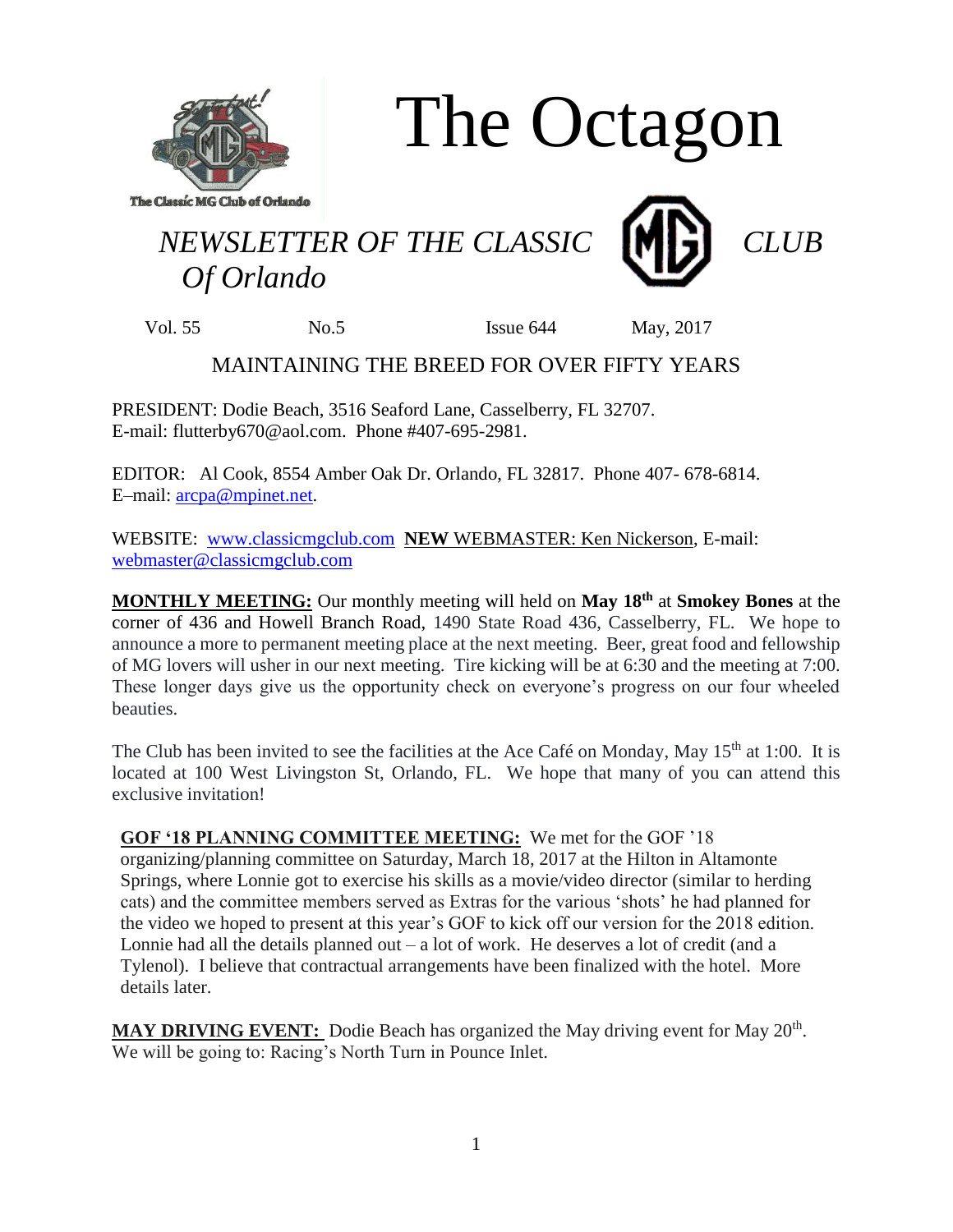**Racing's North Turn** sits on the exact location where racing history began in Daytona Beach. The Races took place on the beach starting in 1936 until World War II and then continued with the first Grand National Race in 1948.These great car races ran right outside the door of Racing's North Turn each year until 1958, when NASCAR relocated to the brand new Super Speedway where today you can witness the thrill of the Daytona 500 or any one of Daytona's famous Races. Racing's North Turn Restaurant has gone through many changes over the years. The history of this site is an asset to Volusia County and holds the key to racing's past. As of February 15, 2007, the Ponce Inlet Historic & Archaeological Preservation Board announced that Racing's North Turn would be recognized as a Historic Landmark.

We will meet at the **Maitland Publix at 8:45am** on May 20th. We need a head count by Thursday May 18th. Call Dodie 407-695-2981 so she can let the restaurant know the head count.

**RECAP OF GOF 51:** The Annual GOF South was held at the Plantation Inn in Crystal River, Florida. There were 84 cars registered and most of them showed up. The weather was ideal for viewing the cars. A number of our members won awards for their cars. We hope to post pictures on our website soon. There were also a number of beautiful cars that came down from Georgia.

**FUTURE EVENTS:** Patrick Raley is in charge of our club's June event which will be a morning drive and visit to Yalaha Bakery. More information will be revealed at the meeting and in the next newsletters.

The MG Car Club Florida is having a Champagne Picnic on May 13 to celebrate Mother's Day at River Breeze Park from 10:30 -2:30. The address is 250 H.H. Burch Road, Oak Hill, FL. On June 17<sup>th</sup> from 10:00-2:00 the club will visit the American Muscle Car Museum, 3500 Sarno Rd (use Club 52/Melbourne Greyhound Park entrance) in Melbourne. Both of these events are bring your own food and beverage. Contact Linda Knoblock-Raupp (321) 757-0180 [oldcarsnewcars@bellsouth.net](mailto:oldcarsnewcars@bellsouth.net) for more information.

The Southeast MG T Register Fall GOF "Mayhem in the Mountains" is in Hiawassee, GA, Sept. 21-24, 2017. More info at [http://www.semgtr.org/mayhem-in-the-mountains1.html.](http://www.semgtr.org/mayhem-in-the-mountains1.html)

**WILL BOWDEN:** Will and his family appreciate your continued prayers, love and support. Will has had his ups and downs and in and out of intensive care. Cards (no flowers, please) can be sent in care of his daughter, Ellen Tidwell, 1960 Brantley Circle, Clermont, FL 34711. We are all pulling for his speedy recovery.

## **NEW MEMBERS:**

A warm welcome to Debbie and Karl Weinert of Tavares, FL. Debbie and Karl have a 1961 MGA and enjoy living in and around Lake Dora.

**FOR SALE ITEMS:** Please send your information to the editor.

Current offerings: Pete Rogers reports that he has a variety of MG parts that he has accumulated in his many restoration projects and rather than a random list (that would miss more than it includes), he suggests that if you have a need, that you call him to see if he has what you need. Pete's telephone # is 352-343-1855 and he can also be reached at [pfrslot@gmail.com.](mailto:pfrslot@gmail.com)